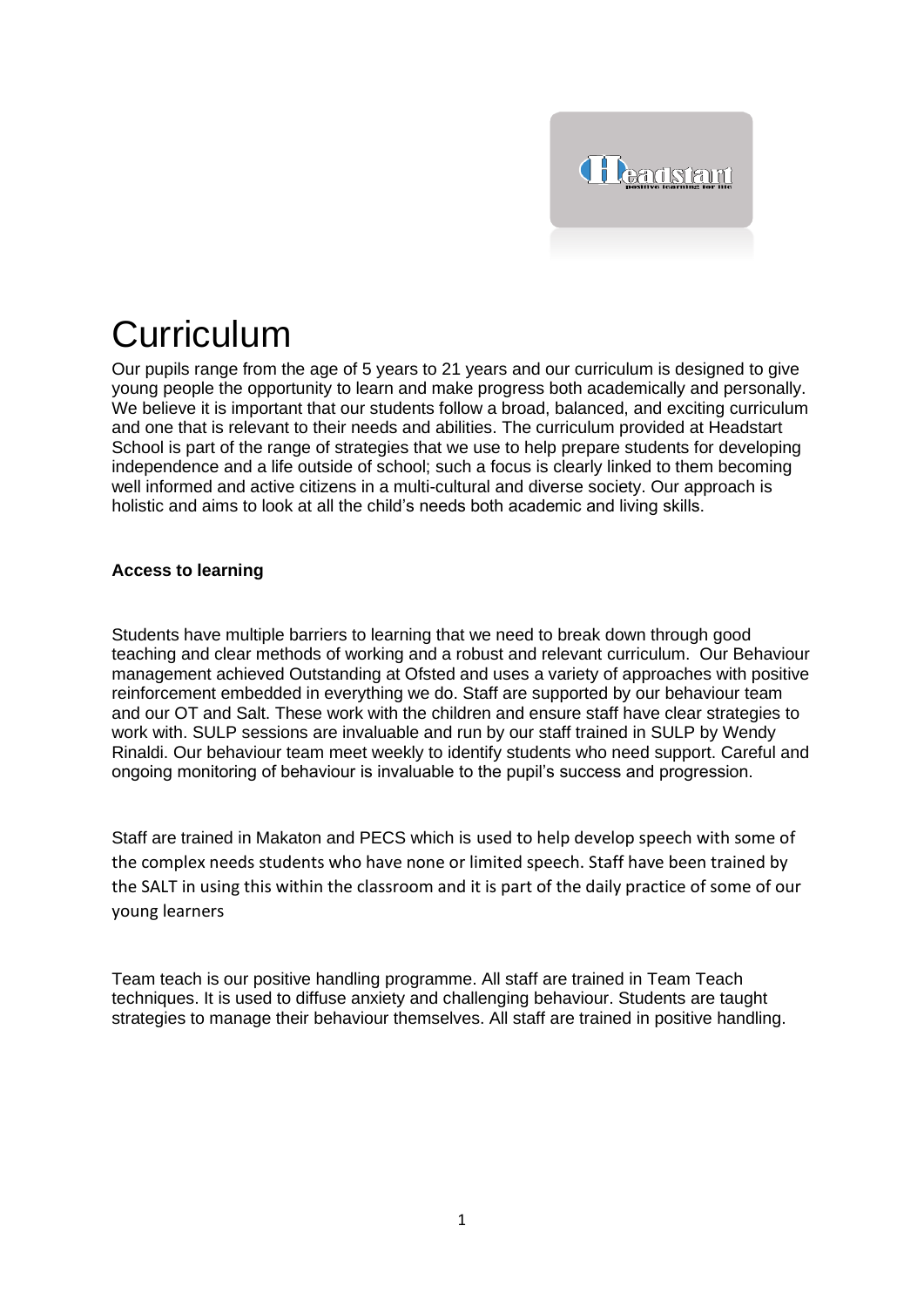## **We aim to support student development in:**

- Academic subjects
- Social skills
- Vocational skills
- Life Skills related to growing independently
- Speech, language, and communication skills
- Literacy
- Numeracy
- Daily living/self-care skills
- Motor skills/Health and Fitness
- Play and hobbies/leisure skills
- Listening and attention skills
- Behaviour
- Team work
- •

We make extensive use of our grounds and well-equipped small farms.

## **Curriculum Overview**

Across our curriculum we aim to address disadvantage and provide equal opportunity. We use a progression model and have clear transition points for students in their learning that enables them to build and develop concepts that leads to lifelong learning. We aim for our students to develop a rich web of knowledge alongside core skills that are relevant to their needs.

#### **From Primary to KS3**

Across our Primary provision and in KS3 we have designed a curriculum which follows the National Curriculum to ensure coverage and progression in an interesting and engaging way. The curriculum has been further developed to suit the complex needs of our students and in lessons there is clear differentiation in place to support individuality and personalization..

There is a real focus on what students will 'know and do' and we use our unique context to support learning and engagement across all Key Stages.

National Curriculum subjects of English, Mathematics, Science, Computing, Humanities, PSHE, Citizenship, Art and Design, Design and Technology (including Food Technology), Music and Sport are all offered at Key Stage Two and Three and take into account the Programmes of Study for each subject. Opportunities are also offered within the curriculum to study other cultures and SMSC forms a key focus throughout a students' daily life at Headstart.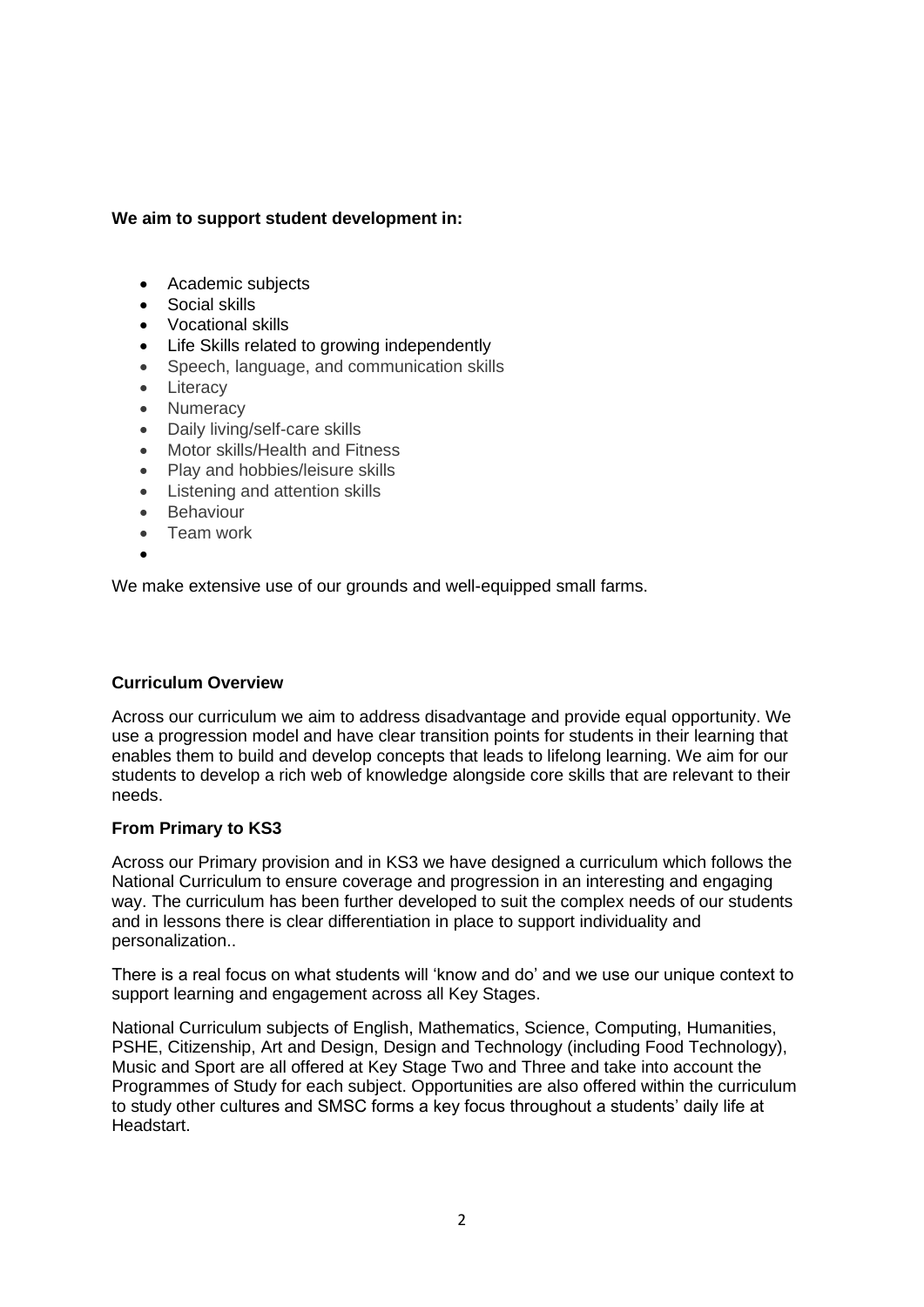## **KS4 Curriculum**

The KS4 curriculum aims to build on previous learning and offers a range of subjects that are familiar to students. Alongside this is a rich and varied options programme that uses our unique environment to support engagement and interest. There is a core Programme of English, Maths, Science, PE and PSHE and Citizenship taught at varying levels to suit student needs and this is delivered at varying levels of accreditation from Entry Level through to GCSE.

Our options programme at KS4 offers a range of academic subjects such as History, Geography, Art and Design and English Literature for example alongside a rich vocational programme including Land-Based Studies, Horse care, Small Animal and Pet Care, Construction, Vocational Studies, Creative Media Technology, Music and Hospitality.

## **Weekly Tutorials**

All pupils have a 1:1 weekly meeting with their tutor. The meeting includes:

**Attendance** Overview of the week Pupil Voice Parent Voice Teacher Voice EHCP Outcome Focus Cognition and Learning Social, Emotional and Mental Health Sensory and/or Physical Behaviour English **Maths** 

Tutors report to parents at least weekly with a tutorial update, many speak to parents more frequently as required

## **Assessment**

On entry to Headstart, pupils complete baseline assessments as appropriate including the Wide Range Achievement Test 5, Cognitive Ability Tests 4, the Raven's Matrix, and a Lexia Baseline for reading and spelling.

They are assessed over the first twelve weeks of arrival and an **Individual Behaviour and Support Plan** is written. This gives all staff a clear idea of the needs of the individual child and sets levels, targets and strategies that will work with the student. These are reviewed very regularly.

All staff must study the **IBSP** before working with a pupil.

From this initial assessment we continually assess our pupils using p-levels, ABLLS pre-key stage standards and the Rising Stars Framework at Key Stage 2 and 3 and measured against attainment on entry to the school, and within the P Levels, , For pupils in Key Stage 4 and 5 we use entry level, GCSE and the BTEC Framework.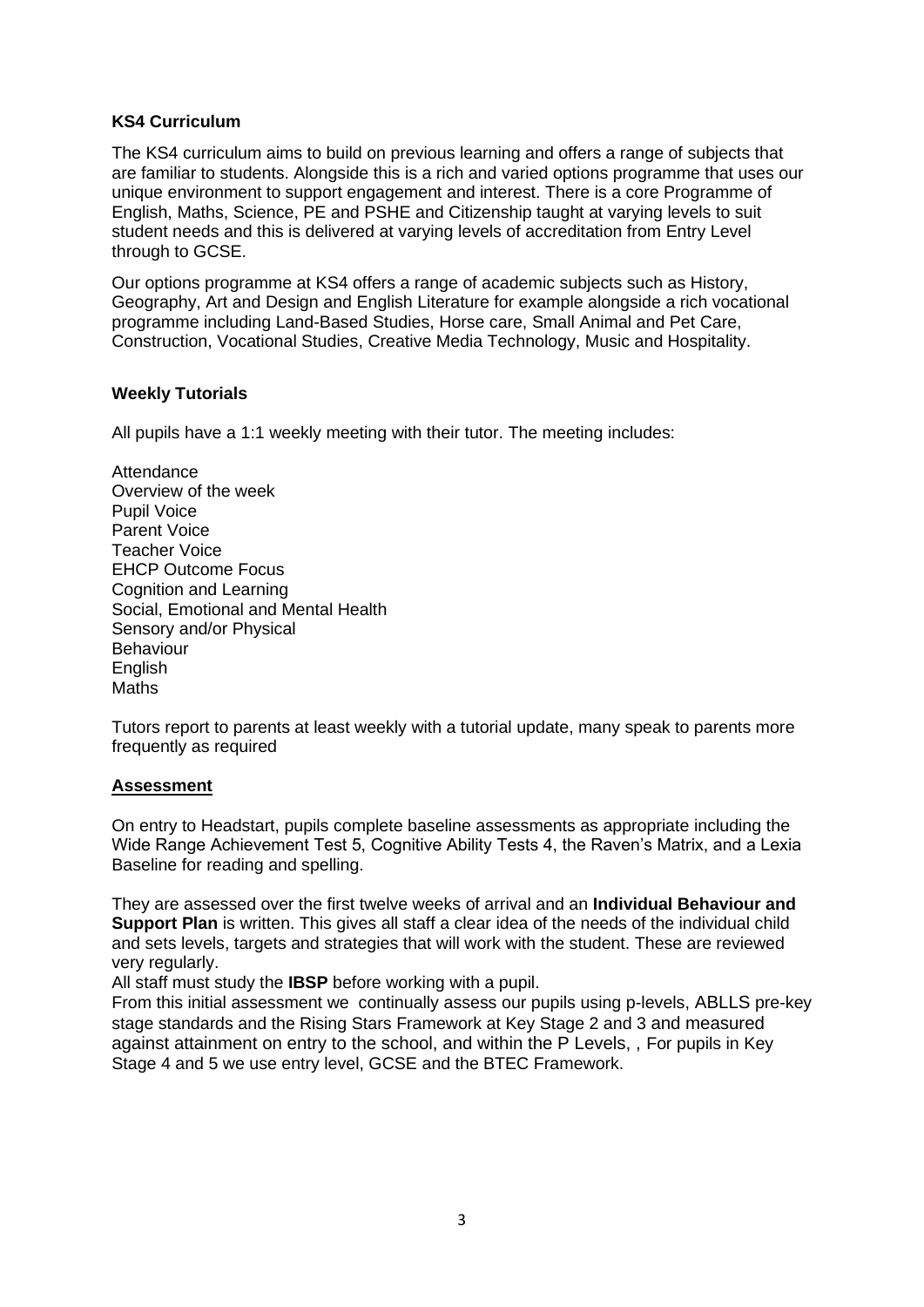These underpin our target setting and how we can move pupils forward in their learning; Group work is based on a rotating curriculum and follows topics on a six-week basis, with NC subjects/life skills taught at differentiating levels. Lessons are tailored to suit the varying abilities and needs of the individual child.

#### **Curriculum Enrichment and Enhancement**

#### **Vocational Learning**

We have found that many young people who have previously encountered barriers to learning are often motivated by a vocationally based day. Thus, the curriculum offered to students can include work related learning which incorporates Agriculture/Horticulture, Equine Studies, Small Animal and Pet Care, Painting and Decorating and Construction, Art and Design, Video Production, Graphic Design, Digital Photography, Catering, Woodwork and Life-skills.

## **Land Based and Equine Studies**

Students can work outdoors and interact with nature. This can be a small part of their curriculum or can be a basis for a sensory need, offer therapeutic input and teach the students empathy and the need for boundaries and structure when working and interacting with the animals. Students of all ages can take horse riding lessons, adopt a rabbit, or feed the chickens. This has proven to be a popular area of our curriculum where most students thrive in the calm of the outdoors and the communication with animals.

#### **Sport and outdoor learning**

Sport is a key part of our weekly timetable offering badminton, table tennis, football, gymnastics, rounders, swimming, and trampoline skills. Promoting team building, social interaction and the raising of self-esteem is key. We also have various outdoor activities and trips. These include swimming, indoor football, volleyball, hiking, camping, dry-skiing, orienteering, and fishing.

## **Forest School**

Learning in the outdoors helps to develop a greater understanding and appreciation of nature. Forest School uses our unique environment to help develop independent learning skills, build self-esteem, confidence and encourage social communication.

#### **Moving on**

Students are encouraged to continue learning these skills at college or in an organised apprenticeship.